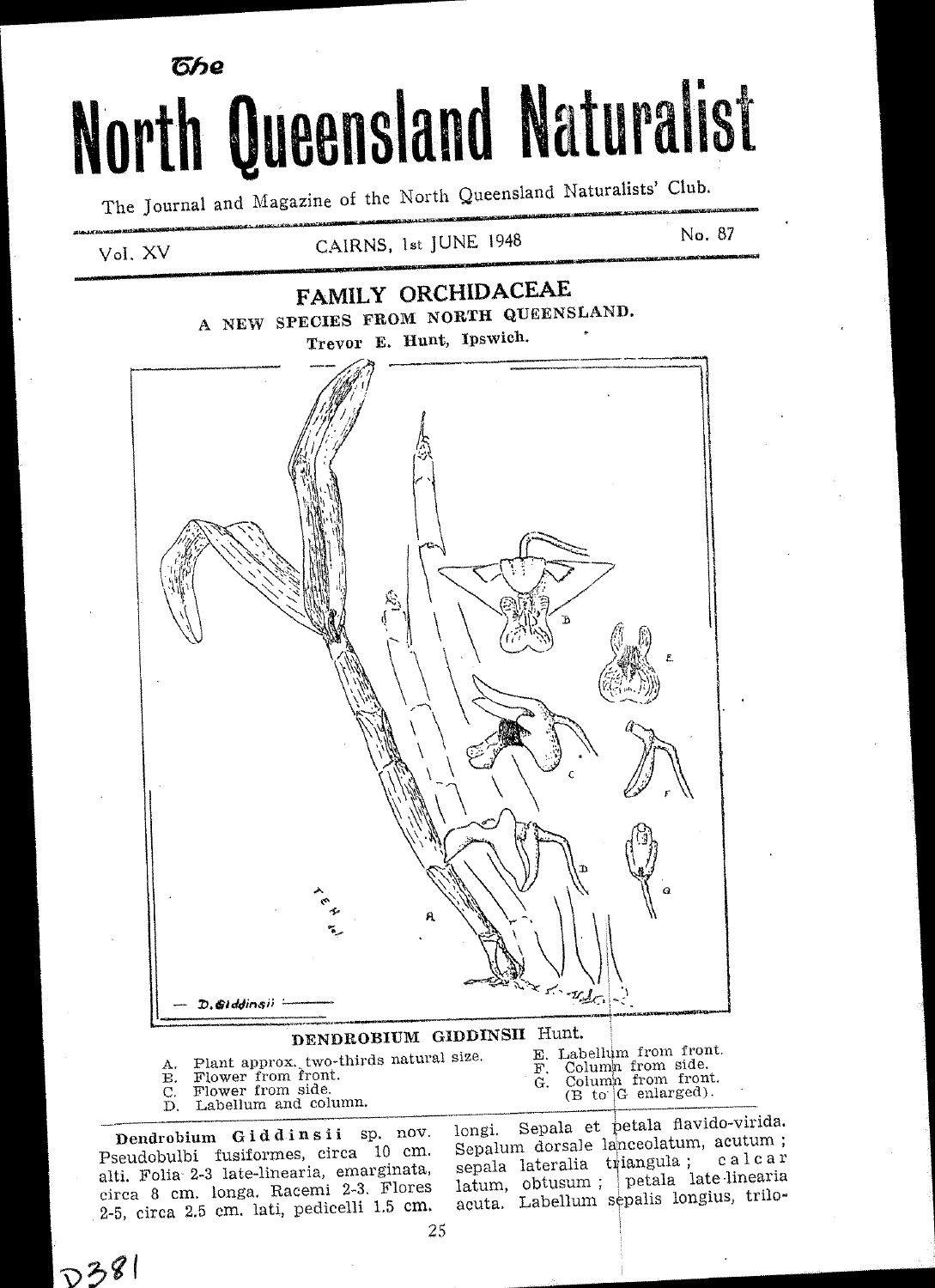batum, recurvatum ; lobi laterales, ampli, erecti, obtusi, lineis purpureis;<br>lobus intermedius amplus, obcordatus, viridus, lineis purpureis; lamina lineis duabus albis vel purpurels erectis et circulis duobus ad frontem.<br>Columna 4 mm, alta, alba, anthera flava; pes columnae 6 mm. longus.

a J ,l

> Pseudobulbs crowded, fusiform about 10 cm. high and ? mm. in diameter, the younger ones covered with the whitish scarious remains of thin sheathing bracts. Leaves two or three from the uppermost nodes, broad-linear, unequally bidentate, about 8 cm. long and 1 cm. wide, keeled with several prominent ribs on each side of the mid-rib. Racemes from the upper nodes, about 3 cm. long, fewflowered. Flowerg about 2.5 cm. across. on pedicels 1.5 'cm. long, Sepals and petals a uniform yellowish green, thick in texture. Dorsal sepal lanceolate, acute, projecting forward over the column and more or less parallel to the labellum; lateral sepals triangular, spreading; spur broad, obtuse; petals broad-linear, acute.<br>Labellum somewhat longer than the other segments, 3-lobed, recurved; lateral lobes large, erect, obtuse, pale EFeen heavlly marked with dull purple; mid-lobe large, obcordate, green heavily lined with dull purple; plate with two erect, white or purplish lines of calli dividing and sub-dividing towards the mid-Iobe where they terminate in two broad clusters. Column

about 4 mm. high, white, with several ther; anther yellow with a green tip ; stigma prominent ; column foot about 6 mm. long stained with purple, -Hartley Creek, North Queensland. R. Giddins, April, 1947.

Two plants of this species were received from Mr. J. H, Wilkie of Bab. inda, in May, 1947, and placed in the author's glass house where they continued to grow well. One bloomed early in November and the other is now in bud ln December. Towards the end of October Mr. Wilkie forwarded another plaat in bloom. The last constitutes the type specimen.

 $\int f(x)$ 

,l i rl

 $\sqrt{3}$ 

 $, 1$ 

 $\mathbf{u}_{k}$ 

Its habit, the thick texture of its floral segments, the lasting quality of its flowers, the shape of its labellum, and its colouration suggest an affinity with the beautiful New Guinea species **D.** atroviolaceum.

The flowers evidently last a considerable time as those on the author's plant showed no sign of withering almost a month after opening when they were removed for pressing. In them the purple colouration was very dull, a greyish purple, whereas in those received in October the colour was not only clear and rich, but there was more of it.

This attractive species has been named in honour of its discoverer. Mr. R. Giddins, an orchid enthusiast of North Queensland.

# SOME NORTH QUEENSLAND CCLEOPTERA AND THEIR FOOD PLANTS

## J. G. BROOKS, B.D.Sc., F.R.E.S,

This paper is based on my own col- 'families are still on the "waiting list" lecting experience in the Cairns, for further attention as literature be-<br>Kuranda, and Mareeba districts during comes available. Many of the spec Kuranda, and Mareeba districts during comes available. Many of the species the past two seasons. Most of the listed, particularly Buprestidae and specimens listed belong to the popular Cetoninae, have been taken only in specimens listed belong to the popular Cetoninae, have been taken only in families, due firstly to the fact that it small numbers, due principally to the is easier to obtain identifications for height of the trees which they fre-<br>such families; and secondly, the quent.<br>paper should thus prove of interest I am indebted to the following for paper should thus prove of interest I am indebted to the following for<br>to a greater number of collectors, and their assistance with the identificato a greater number of collectors, and their assistance with the identifica-<br>may act as a guide to any who may tions:—Messrs. Keith C. McKeown, may act as a guide to any who may tions:---Messrs. Keith C. McKeown, visit North Queensland. Not all speci- F.R.Z.S., J. W. T. Armstrong, H. visit North Queensland. Not all speci-<br>mens taken have been listed due to difficulties in obtaining identifications, Jarvis, J. H. Buzacott, M.Sc., and the and even specimens in the popular late H. J. Carter. B.A., F.R.E.S.. and even specimens in the popular

Hacker, F.R.E.S., W. du Boulay, H.<br>Jarvis, J. H. Buzacott, M.Sc., and the

Coleoptera; and Mr. S. E. Stephens—Botanical specimens. Where standard<br>Hotanical specimens. Where standard<br>trade vernacular names for trees<br>have been proposed by the Council<br>for Scientific and Industrial Research<br>these nam

BLOODWOOD. (RED BLOODWOOD). Eucalyptus gummifera (Gaertn.) Hochr.

Family BIJPRESTIDAE. Calodema plebeja Jord.<br>C. regalis L.&G. Metaxymorpha gloriosa Blkb. M. hauseri Thery. Curis viridicyanea Fairm. Themognatha carpentariae Blbk.<br>T. regia Blkb. Castiarina alternata Lumh.<br>C. biguttata Macl. Castiarina horni Kerr.<br>C. maculiventris Macl.<br>C. neglecta Cart.<br>C. rollei Kerr.<br>C. venusta Cart.

Family SCARABAEIDAE.

Lomaptera cinnamomea Raffr.<br>L. duboulavi Thoms. Eupoecilia australis Don. Lyraphora velutina Macl. Ablacopus ater Schock.<br>A. trapezifer Thoms.<br>A. taeniatus Schock. Trichaulax trichopyga Thoms. T. phillipsi Scheib., var. macleayi<br>Kraatz. Polystigma octopunctata Burm.<br>P. punctata Don.<br>Cacachroa decorticata Macl. Schizorrhina atropunctata Kirby, var. immaculata Lea. Glycyphana brunnipes Kirby. Poecilopharis emilia White.

Family CERAMBYCIDAE. Stenocentrus ostricilla Newm.<br>Syllitus grammicus Newm. Demomisis filum Pasc. Chlorophorus curtisi L. & G.<br>Aridaeus heros Pasc.

Family DERMESTIDAE. Anthrenocerus signatus Armst.

Family CLERIDAE. Phlogistus corallipes Chev.<br>P. foveicollis Macl. Tarsostenodes guttulus White. Eleale intricata Kl.

E. lepida pasc. E. vlridis Guer.

Phlogistomorpha sculptus Macl.<br>All these species are taken from the blossom, which appears between Janu-<br>ary and March

NARROW-LEAVED IRONBARK. Eu-<br>calyptus racemosa Cav.

Family BUPRESTIDAE. ....Themognatha regia Blkb. Castiarina biguttata Macl.

Fanily SCARABAEIDAE. Polystigma punctata Don. Cacachroa decorticata Macl. Glycyphana brunnipes Kirby.

Family CERAMBYCIDAE.<br>Sisyrium apicale Cart. Stenocentrus ostricilla Newm.<br>Syllitus grammicus Newm.<br>Chlorophorus curtisi L. & G.

All taken from blossom in January.

CADAGA. Eucalyptus Torrelliana F.M.

Family BUPRESTIDAE. Castlarlna ootosignata Cart, C. rollsl Kerr. C. venusta Cart.

Family CERAMBYCIDAE. Syllitus unistriatus McKeown.

Taken from blossom, September and October.

RED MESSMATE. (RED MAHOG-ANY). Eucalyptus pellita F.M.

Family LUCANIDAE. Cacostomus squamosus Newm. Neolamprima mandibularis Macl.

These beetles are foliage eaters and are the the text for the tops of the tops of small in the divergence of the tops of small in the divergence of  $\alpha$  divergences at the tops of small i to medium trees,  $\alpha$  are rational in the tops of small in the tops of

> CANDLENUT. Aleurites moluccana wiud.

Family CERAMBYCIDAE.

Glenea picta Voet., var finschi Kuntz.

The larvae of this beetle live in the trunks of the trees and the adults emerge about the end of December to feed on the leaves.

WEEPING FIG. Ficus Benjamina L.<br>Family CERAMBYCIDAE. Olenecamptus bilobus Fab.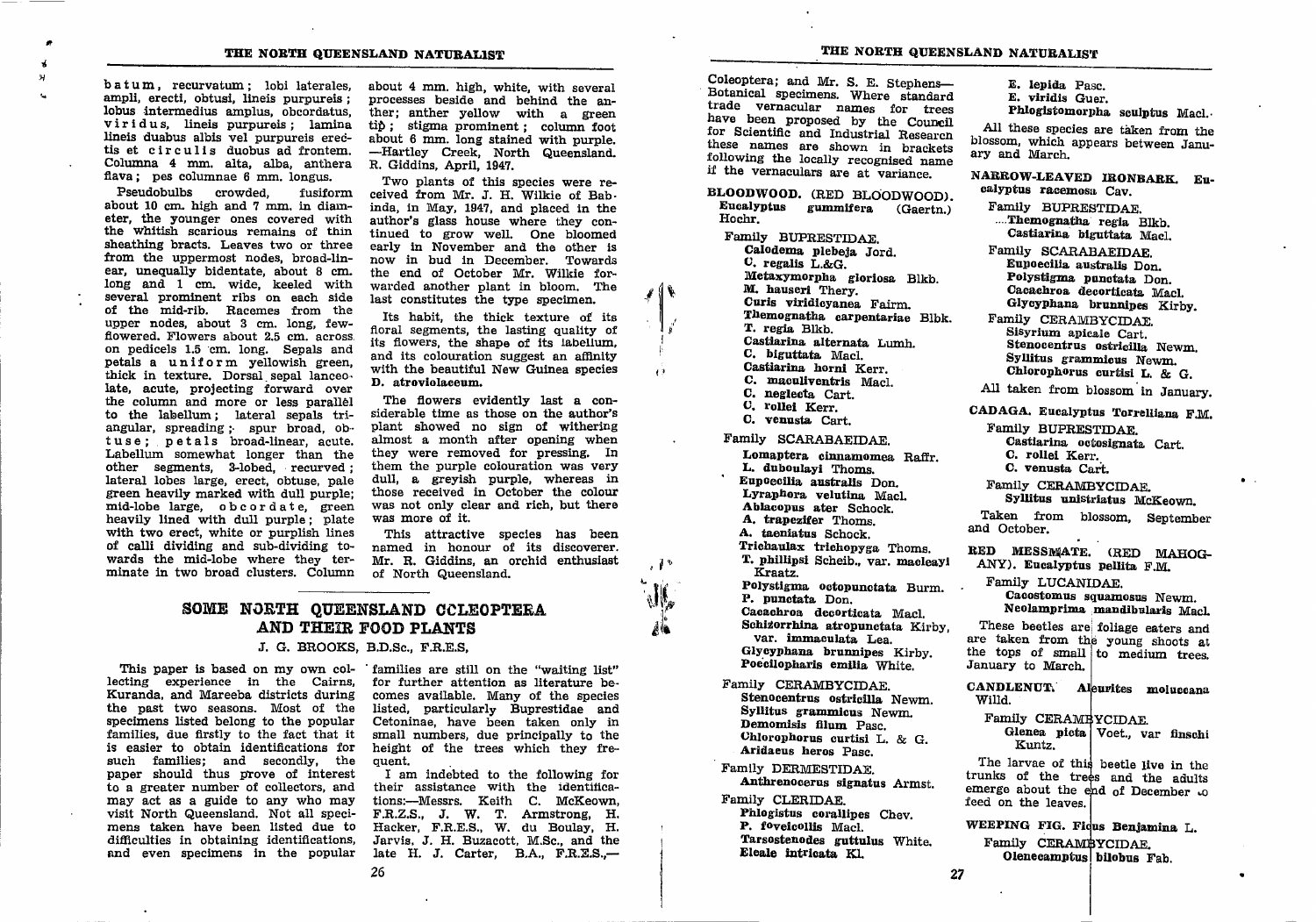This beetle was taken in October from the bark of a tree which was dying as a result of having been poisoned.

FIG. Ficus ehreticides F.M.

Family SCARABAEIDAE. Lomaptera cinnamomea Raffr. L. duboulayi Thoms. L. vorkiana Jans. Ischiopsopha pulchripes Thoms.

These beetles are taken from the ripe fruit in December and January after the River Cherry (Eugenia Tiernevana) has finished blossoming.

· FIG. Ficus infectoria Roxb.

Family CERAMBYCIDAE. Xylotrechus australis L. & G. X. reginae Auriv. Ancita crocogaster Boisd. Disterna mastersi Pasc. D. plumifera Pasc. Pterolophia blackburni Auriv. Prosoplus intercalaris Pasc. P. woodlarkianus Montr. Platyomopsis morata Pasc. Sybra incivilis Pasc.

Family ANTHRIBIDAE. Phloeobius gigas Fabr.

The specimens taken from this tree were taken from some branches which had been cut from the tree several weeks previously. They were taken during the period April to June.

### FIG. Ficus magnifolia F.M.

Family CERAMBYCIDAE. Rosenbergia megalocephala Poll.

These beetles feed on the bark of the young branches and finally chew through the branches.

MILKY PINE. (WHITE CHEESE-WOOD). Alstonia scholaris R. Br.

Family CERAMBYCIDAE. Batocera boisduvali Hope, var. frenchi Poll.

The larvae of this beetle have been cut from the trees and bred.

(-). Jacksonia thesioides A. Cunn.

Family BUPRESTIDAE. Neospades simplex Blkb.

Family CERAMBYCIDAE.

Purpuricenus quadrinotatus White.

28

Microtragus bifasciatus Lea. Prosoplus Oblitus Pasc.

The Buprestid is taken from the blossom and the Cerambycids from shrubs which had been severely scorched by a bush fire. January and February.

RIVER CHERRY. Eugenia Tierneyana F.M.

Family SCARABAEIDAE. Momadoretus flavomaculatus Macl. Lomantera cinnamomea Raffr. L. duboulayi Thoms. L. yorkiana Jans. Eupoecilia australis Don. Polystigma punctata Don. Glycyphans brunnipes Kby.

Family CURCULIONIDAE. Balaninus mastersi Pasc.

Family DERMESTIDAE. Anthrenocerus signatus Armst.

Taken from blossoms in December.

RIVER HIBISCUS. (COAST COTTON-WOOD). Hibiscus tiliaceus L.

Family SCARABAEIDAE. Anoplognathus smaragdinus Ohaus, (Green, blue and red varieties). Calloodes frenchi Blkb.

Lepidoderma albohirtum Waterh. Family CURCULIONIDAE.

Pautorhytes stanleyanus White.

All these beetles are foliage eaters and are usually taken in January after several inches of heavy rain have fallen.

RED HIBISCUS. Hibiscus rhodopetalus F.M.

Family BUPRESTIDAE. Neospades cruciata Fab.

These beetles eat the petals of the. flowers. Taken February and March.

(--). Tephrosia astragaloides R. Br.

Family BUPRESTIDAE. Neospades viridis Kerr. Cisseis cupripennis Guer.

Family CURCULIONIDAE. Baryopadus calvus Fabr. Apion terra-reginae Blkb.

Taken from the blossoms and branches of the shrub. January.

#### THE NORTH QUEENSLAND NATURALIST

(--). Evodia Ellervana F.M. Family SCARABAEIDAE. Lomantera cinnamomea Raffr. L. duboulayi Thoms. L. yorkiana Jans. Dilochrosis balteata Voll.

The Lomaptera are taken from the blossom during January and February but the Dilochrosis do not appear until February and after the heavy rain.

FLANNEL WEED. Triumfetta Bartramia L.

Family BUPRESTIDAE. Melobasis cyanipennis Boh.

Taken from the foliage in January and February.

BROAD-LEAVED TEA TREE. Melaleuca Cunninghamii Schau.

Family CERAMBYCIDAE. Platyomopsis obliqua Don.

Taken from the bark of living small trees. January.

LARGE-LEAVED WATTLE. Acacia Mangium Willd.

Family BUPRESTIDAE. Cisseis fulgidicollis Macl. C. regalis Thoms.

Family CERAMBYCIDAE. Penthea pardalis Newm.

Taken from the trunks of small trees. January and February.

RED ASH. (RED ALMOND). Alphitonia excelsa Reiss. Family BUPRESTIDAE. Hypocisseis latipennis Macl.

Foliage eaters taken December to February.

GRASS TREE. Xanthorrhoea minor R. Br.

Family CERAMBYCIDAE.

Platyomopsis variolosus Pasc.

Family CURCULIONIDAE. Trigonotarsus rugosus Boisd.

The Cerambycid attacks the flower stem and the Curculionid breeds in the stem of the tree. Taken in January.

(--), \* Antigonon leptopus Hook et Arn.

Family MELOIDAE. Zonitis bizonata Macl.

Taken from the flowers. April and May.

SPEAR GRASS. Heteropogon triticeus Domin.

Family CERAMBYCIDAE. Lychrosis afflictus Pasc. Hathliodes grammicus Pasc. H. quadrilineatus Hope.

Family CHRYSOMELIDAE. Rhyparida didyma Fabr.

Taken February and March after the wet season.

CYCAD. Cycas media R. Br.

Family CERAMBYCIDAE. Dihammus aestheticus Oll.

This beetle is of economic importance as it breeds in the trunks of the palms and finally destroys its host.

## BIRDS OF TOWNSVILLE AND DISTRICT

(Continued)

By H. E. TARR, Melbourne.

29. Australian Snipe, Gallinago hardwicki, D. Common. 30. Lotus-bird, Irediparra gallinacea, C. Very elusive. Noted breeding. 31. Southern Stone-curlew, Burhinus magnirostris, C. and E. Common. 32. Australian Bustard, Eupodotis australis, B. One bird only noted. 33. Brolga. Megalornis rubicundus. B. and C. Observed nesting. 34. Glossy Ibis, Plegadis falcinellus, B. Only 2 birds noted 1947. 35. Australian White Ibis, Threskiornis molucca, B. and C. Common. 36. Straw-necked Ibis, Threski<sup>o</sup>rnis spinicollis, B. and C. Very common. 37. Royal Spoonbill, Platalea regia, C. Many large flocks noted. 38. Yellow-billed Spoonbill, Platadea flavipes, C. One record only. 39. Jabiru. Xen<sup>o</sup>rhynchus asiaticus. C. Occasionally. 40. Little Egret, Egretta garzetta, B. and C., Occasionally.

29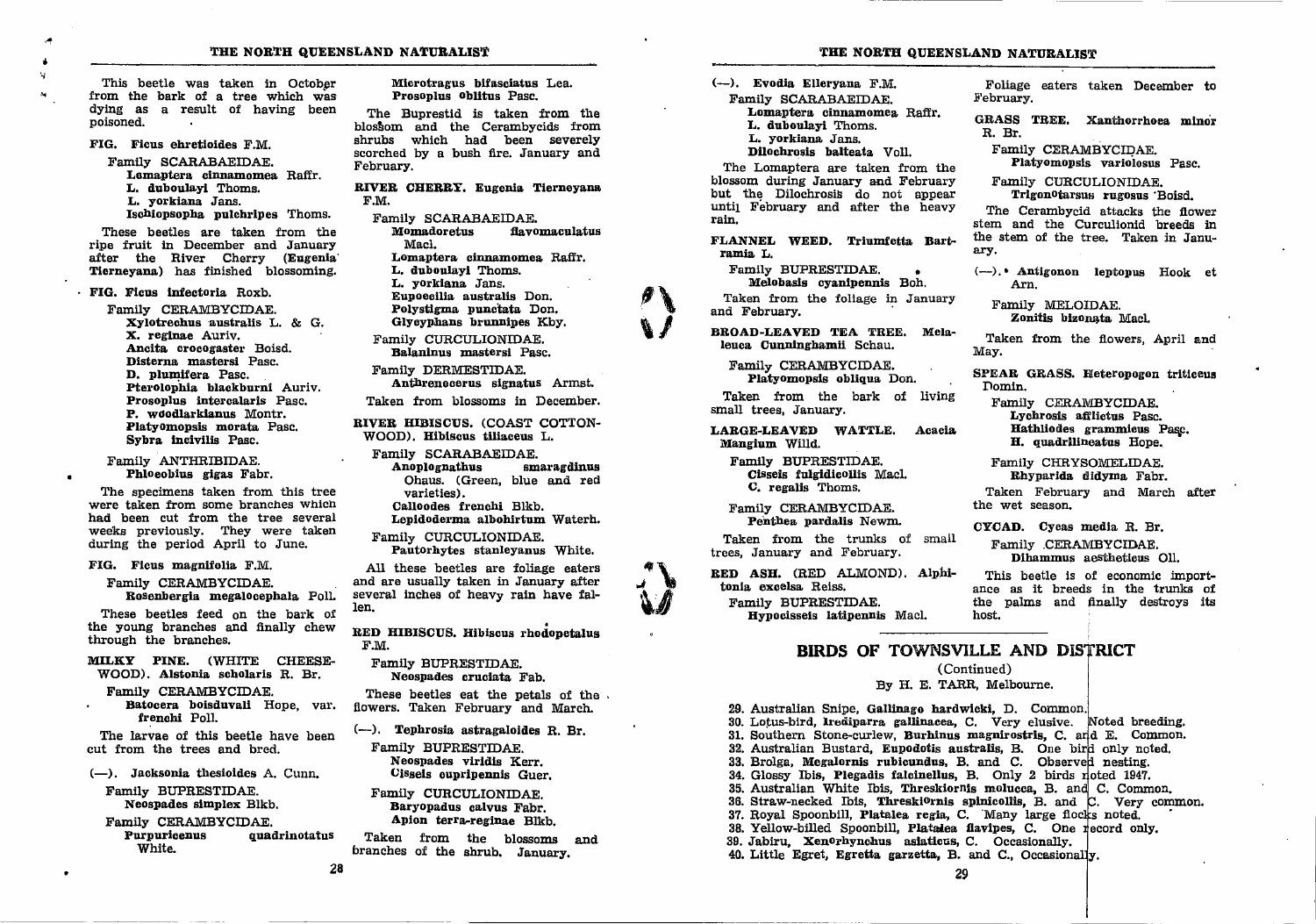- 41. Plumed Egret, Egretta intermedia, B. and C. The common egret. 42. White Egret, Egretta alba, B. and C. Occasionally.
- 43. White-faced Heron, Potephoyx novae-hollandiae, C. Occasionally,
- 44. Reef Heron, Demigretta sacra, E. Grey phase observed breeding.
- 45. Nankeen Night Heron. Nycticorax caledonicus. C. One bird noted in immature plumage.
- 46. Mangrove Heron, Butorides striata, D. Occasionally.
- 47. Pied Goose, Anseranas semipalmata, C. Enormous flocks 1947.
- 48. Maned Goose, Chenonetta jubata, C. Occasionally.
- 49. Plumed Tree-duck. Dendrocygna eytoni, C. Enormous flocks, 1947.
- 50. Whistling Tree-duck, Dendroeygna arcuata. C. X 1944.
- 51. White Quilled Pygmy-goose, Nettapus coromandelianus, C. X. 2 birds 1936.
- 52. Green Pygmy Goose, Nettapus pulchellus, B. and C., X. 1929, 1936, 1944.
- 53. Black Swan, Chenopis atrata, C. X. 1944.
- 54. White Headed Shelduck, Tadorna radiah. C. Two birds only. 1947.
- 55. Grey Duck. Anas superciliosa. B. and C. Very common.
- 56. Hardhead, Nyroca australis, C. Occasionally.
- 57. Swamp Harrier. Circus approximans. C. Occasionally.
- 58. Wedge-tailed Eagle, Uroactus audax, A. and E. Occasionally.
- 59. White Breasted Sea-eagle, Haliaeetus leucogaster, D. Occasionally.
- 60. Red-backed Sea-eagle, Hallastur indus, D. and E. Common shore bird. B. nesting.
- 61. Whistling Eagle, Haliastur sphenurus. Common all districts.
- 62 Black Kite, Milvus migrans. Common everywhere.
- 63. Square-tailed Kite, Lopholetinia isura, B. and C. Occasional visitor.
- 64. Little Falcon, Falco longipennis, B. and D. Occasional visitor.
- 65. Peregrine Falcon, Falco peregrinus, B. One record only.
- 66. Brown Hawk, Falco berigora, C. Occasional record.
- 67. Nankeen Kestrel, Falco cenchroides, A. Two records only
- 68. Osprey, Pandion haliaetus, E. Always in attendance.
- 69. Rainbow Lorikeet, Trichoglossus moluccanus. Common everywhere
- 70. Red-tailed Black Cockatoo, Calyptorhynchus banksi, C. One record only.
- 71. White Cockatoo. Kakatoe galerita, C. Common in flocks.
- 72. Cloncurry Parrot, Barnardius macgillivrayi, B. Twice recorded.
- 73. Tawny Frogmouth, Podargus strigoides, A. One record.
- 74. Eastern Broad-billed Roller. Eurystomus orientalis. A.B. C. and E. Common.
- 75. Laughing Kookaburra, Dacelo gigas, B. and C. Noted occasionally.
- 76. Blue Winged Kookaburra, Dacelo leachi, A., B., C. and E. The common kookaburra.
- 77. Forest Kingfisher, Halcyon macleayi, A., B. and C. Very common.
- 78. Sacred Kingfisher, Halcyon sanctus, C. and E. Occasional record.
- 79. Rainbow-bird, Merops ornatus, A., B., C. and E. Very common.
- 80. Horsfield Bronze Cuckoo, Chalcites basalis, C. Constantly calling
- 81. Golden Bronze Cuckoo, Lamprococcyx plagosus, C. Occasional record. 82. Rufous-breasted Bronze Cuckoo, Lamprococcyx russatus, C. One definite record.
- 83. Koel, Eudynamys orientalis, A. and C. Common (many more males).
- 84. Pheasant-coucal, Centropus phasianinus, C. Constantly booming.
- 85. Welcome Swallow, Hirundo neoxena, A. and E. Common bird breeding.
- 86. Australian Tree Martin, Hylochelidon nigricans, B. and C. Occasionally.
- 87. Fairy Martin, Hylochelidon ariel, C. Common.
- 88. Leaden Flycatcher, Myiagra rubecula, C. Occasionally.
- 89. Willie Wagtail, Rhiphidura leucophrys, B. and C. Common.
- 90. Rufous Whistler, Pachycephala rufiventris, C Common.
- 91. Magpie Lark, Grallina evanoleuca. Common all places.
- 92. Black-faced Cuckco-shrike, Coracina novae-hollandiae, B. and C.
- Common.

93. White-breasted Cuckoo-shrike, Coracina hypoleuca, A. and C. Observed 94. Jardine Caterpillar Eater, Edollisoma tenuirostre, C. Quite common. 95. White Winged Triller, Lalage tricolor, C. First noticed 6/10/47. 96 Varied Triller, Lalage leucomela, C. Quite common, 97. Southern Fighird, Sphecotheres vieilloti, A. B. C. and E. Observed breeding A, and E. 98. Red-backed Wren. Malurus melanocephalus, A. B. and C. Very common. 99. White-breasted Wood Swallow, Artamus leucorhynchus, A., B., C. and D. Very common. 100. Black Faced Wood-swallow, Artamus melanops, A, B, and C. Not in large numbers. 101. Little Wood-swallow. Artamus minor, C. Occasional pairs. 102. Mistletoe Bird, Dicaeum hirundinaceum, A., B., C. and E. Very common. 103. Spotted Pardalote. Pardalotus punctatus. C. Twice noted. 104. Black-headed Pardalote. Pardalotus melanocephalus, C. Occasional. 105. Yellow Breasted Sunbird, Cyrtostomus frenatus, E. only One new nest observed on eave of house Arcadia Bay. 106. White-throated Honeyeater, Melithreptus albogularis, A. Common in 107. Brown Honeyeater, Gliciphila indistincta, C. Common. Breeding here. 108. Rufous Throated Honeyeater, Conopophyla rufogularis, C. Common.

- 109. Yellow Honeyeater, Meliphaga flava, A., B. and C. Common.
- 110. White-gaped Honeveater. Stomiopera unicolor. A. Common.
- 111. Noisy Winer, Myzantha melanocephala, B. and C. Very common.
- 112. Blue-faced Honeveater, Entomyzon evanotis. Very common and noisy.
- 113. Silver-crowned Friar-Bird. Philemon argenticeps, C. and E. Two records.
- 114. Noisy Friar-Bird. Philemon corniculatus. A., C. and E. Common.
- 115. Little Friat-Bird. Philemon citreogularis. B and C. Common and nesting C.
- 116. Australian Pipit, Anthus australis, C. Occasional.
- 117. Horsfield Bushlark, Mirafra javanica, C. Common in long grass feeding on hoppers.
- 118. Zebra Finch, Taeniopygia castanotis, A., B. and C. Countless numbers: breeding in all districts.

To be Continued

# **Townsville and District Naturalists' Club**

President: K. Kennedy, Esplanade & Rose St., Kissing Point. Secretary: J. H. Holliday, P.O. Box 456, Townsville. The Club meets usually on the first Friday of the month.

**MEETINGS** January 9th, 1948: Lecturer-Mr.

breeding A.

the gums.

March 5th: Lecturer-Mr. S. Hopkins. "Scoutcraft."

C. Freeman. "Unusual Types of Plants Found in North Queensland."

FIELD EXCURSIONS January: To Rollingstone. February: To Cape Pallarenda. March: To Kissing Point.

February 6th: Lecturer-Mr. Perkins. "Meteorology."

## **KISSING POINT**

The March Field Day of the Towns-<br>ville and District Naturalists' Club was held at Kissing Point. In past years this locality was a camping place and<br>one of the corroboree grounds of the aborigines, and W. Robertson (Bringa) gives a vivid description of a corresponse which took place in 1884 when the war correspondent, Sir Archibald

Forbes, visited Townsville. In those days the mangroves extended almost to the base of the hill which constitutes the Point, and with the swamps on one side and the sea on the other, a good supply of food was assured to the natives. Now the only evidence of their occupation is an occasional stone artifact found there. Members of the Club met at the Ken-